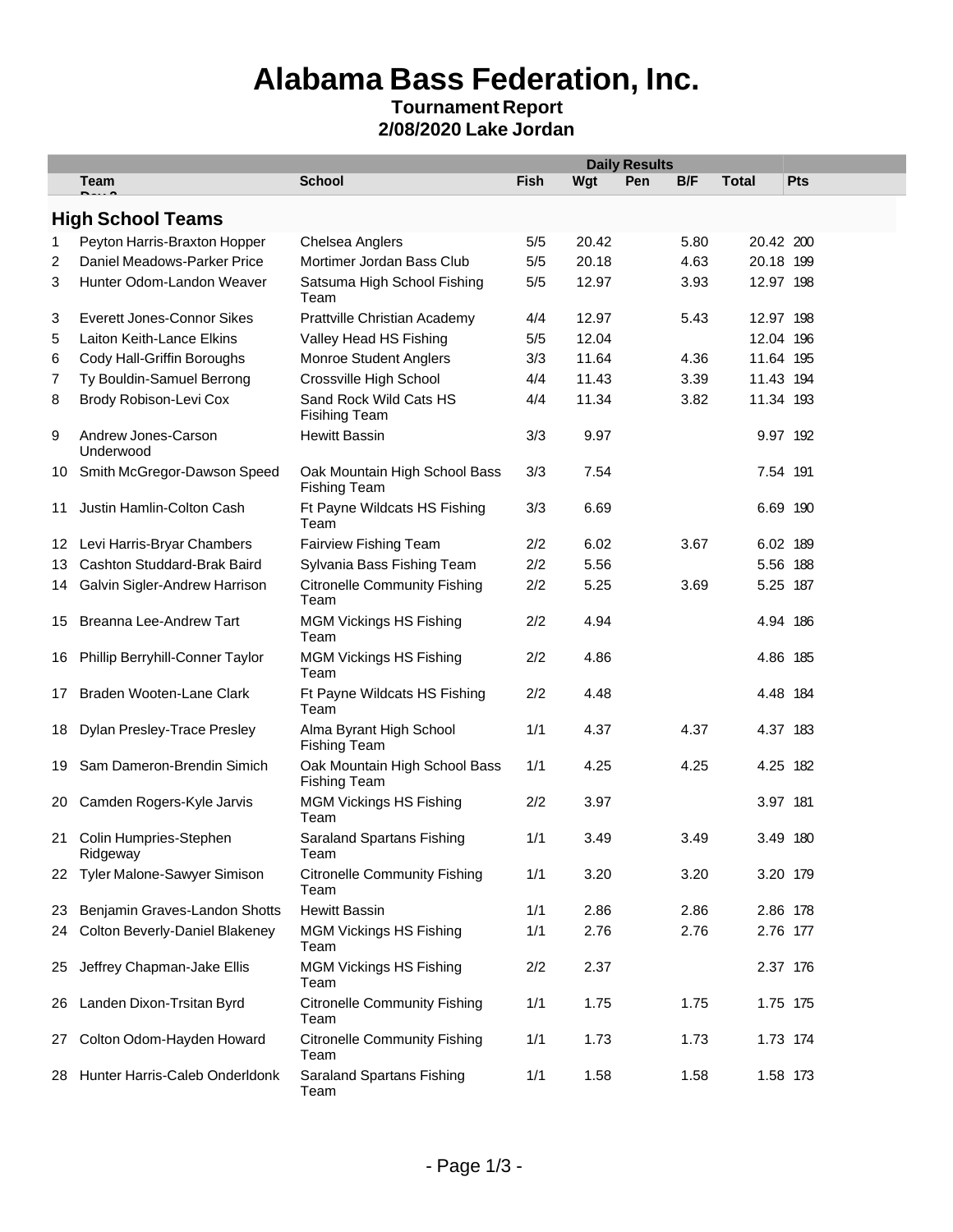## **Alabama Bass Federation, Inc.**

### **Tournament Report 2/08/2020 Lake Jordan**

|    |                                     |                                                      | <b>Daily Results</b> |      |     |      |              |            |
|----|-------------------------------------|------------------------------------------------------|----------------------|------|-----|------|--------------|------------|
|    | <b>Team</b>                         | <b>School</b>                                        | <b>Fish</b>          | Wgt  | Pen | B/F  | <b>Total</b> | <b>Pts</b> |
| 29 | JT Smith-Tyler Chapman              | <b>MGM Vickings HS Fishing</b><br>Team               | 1/1                  | 1.38 |     | 1.38 | 1.38 172     |            |
| 30 | Dylan Mullenax-Matthew Baria        | <b>MGM Vickings HS Fishing</b><br>Team               | 1/1                  | 1.21 |     | 1.21 | 1.21 171     |            |
| 31 | Dale Thrower-Nathan Strickland      | Satsuma High School Fishing<br>Team                  | 1/1                  | 1.15 |     | 1.15 | 1.15 170     |            |
| 31 | Nicholas Foster-Ben Noreager        | <b>Spring Valley Anglers</b>                         | 1/1                  | 1.15 |     | 1.15 | 1.15 170     |            |
| 33 | Gavin Schmitz-Addison Sikes         | Saraland Spartans Fishing<br>Team                    | 0/0                  | .00  |     |      | .00          | 50         |
| 33 | Ethan Stringer-Bryce Byrd           | Saraland Spartans Fishing<br>Team                    | 0/0                  | .00  |     |      | .00          | 50         |
| 33 | Seth Lee-Brandon Smith              | Spanish Fort HS Fishing Team                         | 0/0                  | .00  |     |      | .00          | 50         |
| 33 | Shawn Powell-Austin Reid            | <b>Citronelle Community Fishing</b><br>Team          | 0/0                  | .00  |     |      | .00          | 50         |
| 33 | Dalton McKenzie-Aaron<br>Thornburg  | <b>MGM Vickings HS Fishing</b><br>Team               | 0/0                  | .00  |     |      | .00          | 50         |
| 33 | Mason Christopher-Chance<br>Madaris | <b>MGM Vickings HS Fishing</b><br>Team               | 0/0                  | .00  |     |      | .00          | -50        |
| 33 | Jacob Ross-Jackson Andrews          | Satsuma High School Fishing<br>Team                  | 0/0                  | .00  |     |      | .00          | 50         |
| 33 | Allison Bryars-Owen Crawford        | Saraland Spartans Fishing<br>Team                    | 0/0                  | .00  |     |      | .00          | 50         |
| 33 | Trent Gilmore-Evan Denenberg        | Oak Mountain High School Bass<br><b>Fishing Team</b> | 0/0                  | .00  |     |      | .00          | -50        |
| 33 | Peter Elie-Victor Dillon            | <b>Spring Valley Anglers</b>                         | 0/0                  | .00  |     |      | .00          | 50         |
|    | 33 Sam Knight-Nathan Smith          | <b>Cornerstone Fishing Team</b>                      | 0/0                  | .00  |     |      | .00          | 50         |